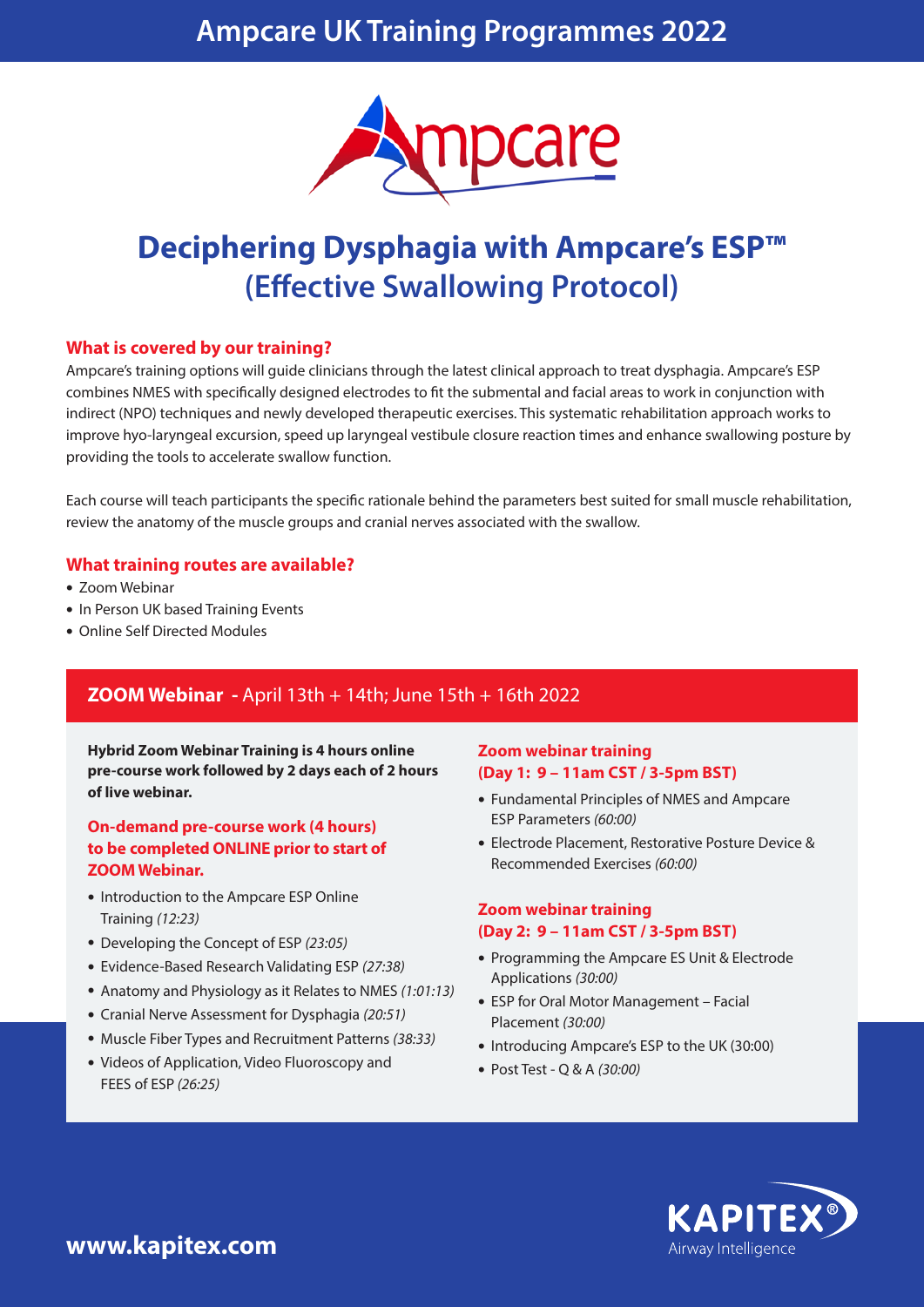## **In Person Training Event – Venue in the UK** - September 14th 2022 - Birmingham Area

## **On-demand pre-course work (2 hours) to be completed ONLINE prior to start of Live – In Person Training.**

- Introduction to the Ampcare ESP Online Training *(12:23)*
- Developing the Concept of ESP *(23:05)*
- Evidence-Based Research Validating ESP *(27:38)*
- Anatomy and Physiology as it Relates to NMES *(1:01:13)*

#### **Live training (9am – 4pm GMT).**

- Registration / Tea *(8:30 9:00 am)*
- Cranial Nerve Assessment for Dysphagia *(9:00 9:30 am)*
- Muscle Fiber Types and Recruitment Patterns *(9:30 10:10 am)*
- Break *(10:10 10:20 am)*
- Fundamental Principles of NMES and Ampcare ESP Parameters *(10:20 11:15 am)*
- Videos of Application, Video Fluoroscopy and FEES of ESP *(11:15 am -12:00 pm)*
- Lunch *(provided 12:00 12:30 pm )*
- Electrode Placement, Restorative Posture Device & Recommended Exercises *(12:30 1:00 pm)*
- Hands on Lab, Programming the Ampcare ES Unit & Electrode Applications *(1:00 2:10 pm)*
- Break *(2:10 2:20 pm)*
- ESP for Oral Motor Management Facial Placement *(2:20 3:15 pm)*
- Introducing Ampcare's ESP to the UK *(3:15 3:45 pm)*
- Post Test Q & A *(3:45 4:00 pm)*

## **Online Self Directed Modules**

#### **Each module is individually assessed:**

- 1. Deciphering Dysphagia with Ampcare's ESP™
- 2. Developing the Concept for ESP
- 3. Evidence-Based Research Validating ESP
- 4. Anatomy and Physiology as it Relates to NMES
- 5. Cranial Nerve Assessment for Dysphagia
- 6. Muscle Fiber Types & Recruitment Patterns
- 7. Fundamental Principles of NMES and Ampcare ESP Parameters
- 8. Videofluoroscopy and FEES of ESP
- 9. Electrode Placement, Restorative Posture Device (RPD) Application & Recommended Exercises
- 10. Programming Ampcare ES™ Unit
- 11. ESP for Oral Motor Management Facial Placement
- 12. Introducing Ampcare's ESP to the UK



**www.kapitex.com**